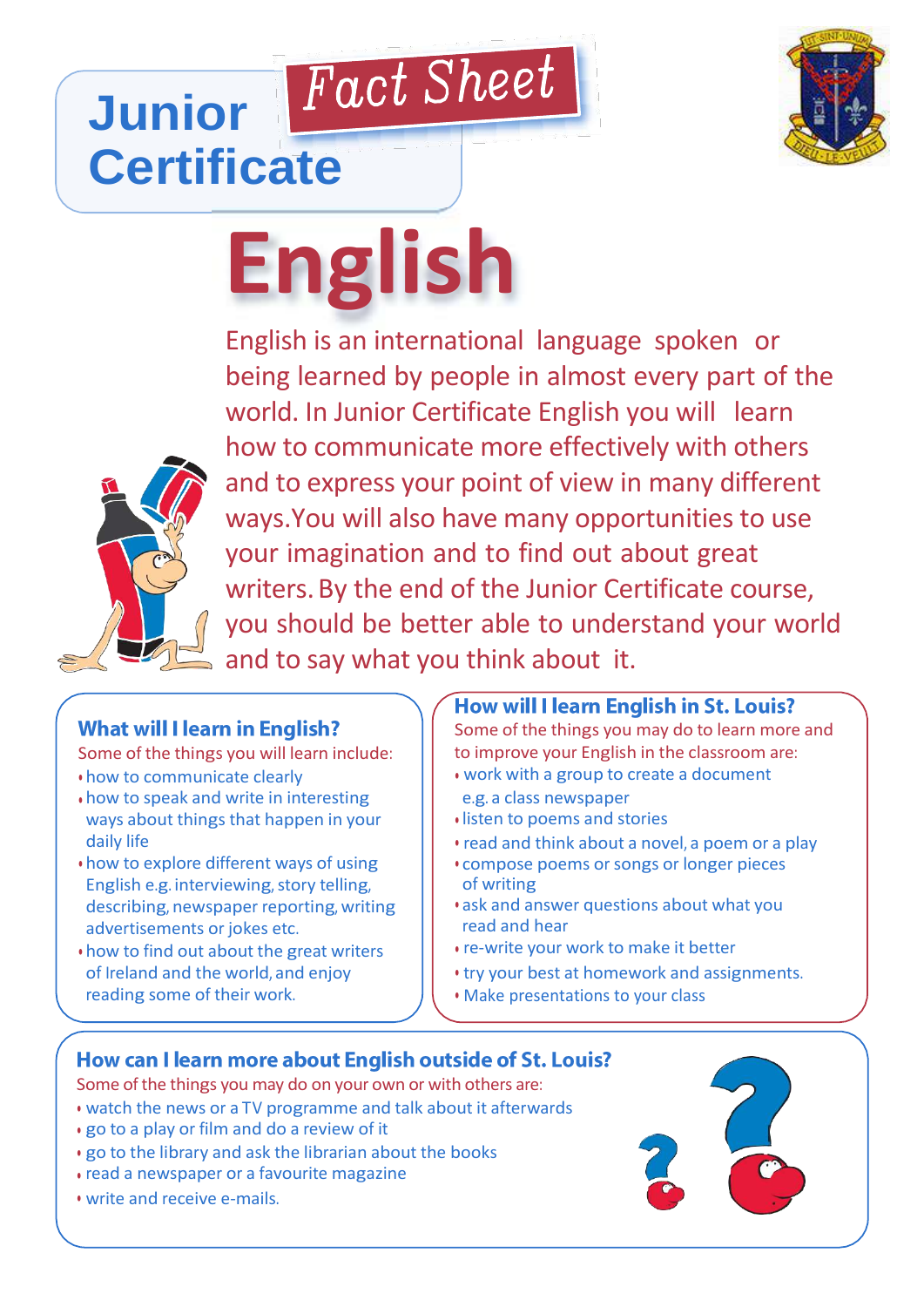#### How will I know how I am getting on?

Your teacher will let you know:

- what you did well
- where you need to improve
- what you could do to improve. Other things you may do are:
- ask a friend to look at your work
- look back over your work and decide whether you have improved or not



• enter a competition.

• do a class test

#### **What is the English Junior Certificate** exam like?

You may be asked to:

- write about your experiences and your opinions
- write a letter or a report or a speech
- respond to a poem
- write about a novel and a play that you have studied
- talk about TV programmes or newspaper articles or advertisements.

You may also be shown some short reading passages and you will answer questions on them.

You can take the exam at Foundation, Ordinary or Higher level.When the time comes to decide, your teacher will help you choose the level that suits you best.

#### **Is learning English anything like** what I did in primary school?

Most of the time, it will be.You will do similar work and you will continue to gain confidence in speaking, reading and writing in English. As in primary school, learning English will help you to develop as a person. You will continue to learn about

the wonderful power of words and to develop your imagination.



#### How will English be useful to me?

You can continue to improve your English all your life.The better you are at English the more you are likely to enjoy speaking, reading and writing.

Any third level course in English provides you with skills for a variety of positions in business, government, research, education, publishing, as well as in the cultural, entertainment, and communications industries.

This fact sheet and other fact sheets are available to download from**[www.ncca.ie](http://www.ncca.ie/)**



**24 Merrion Square, Dublin 2 l Tel: + 353-1-6617177**

#### Will English have anything to do with other subjects I will be studying?

Yes it will. As you get better at English you will get better at learning other languages. Having good English skills will also help you in presenting work for a range of other subjects e.g. History, Geography, Science and Home Economics.

#### Will English be very different after the Junior Certificate?

In Leaving Certificate English you will continue to discuss important ideas and have a whole new course to enjoy. You can look forward to exploring the works of new writers and reading books from Ireland and other countries.



**For more information about the English course offered in St. Louis Community School please contact us on: 094 93 81228 Or e-mail us admin@stlouiscs.com**